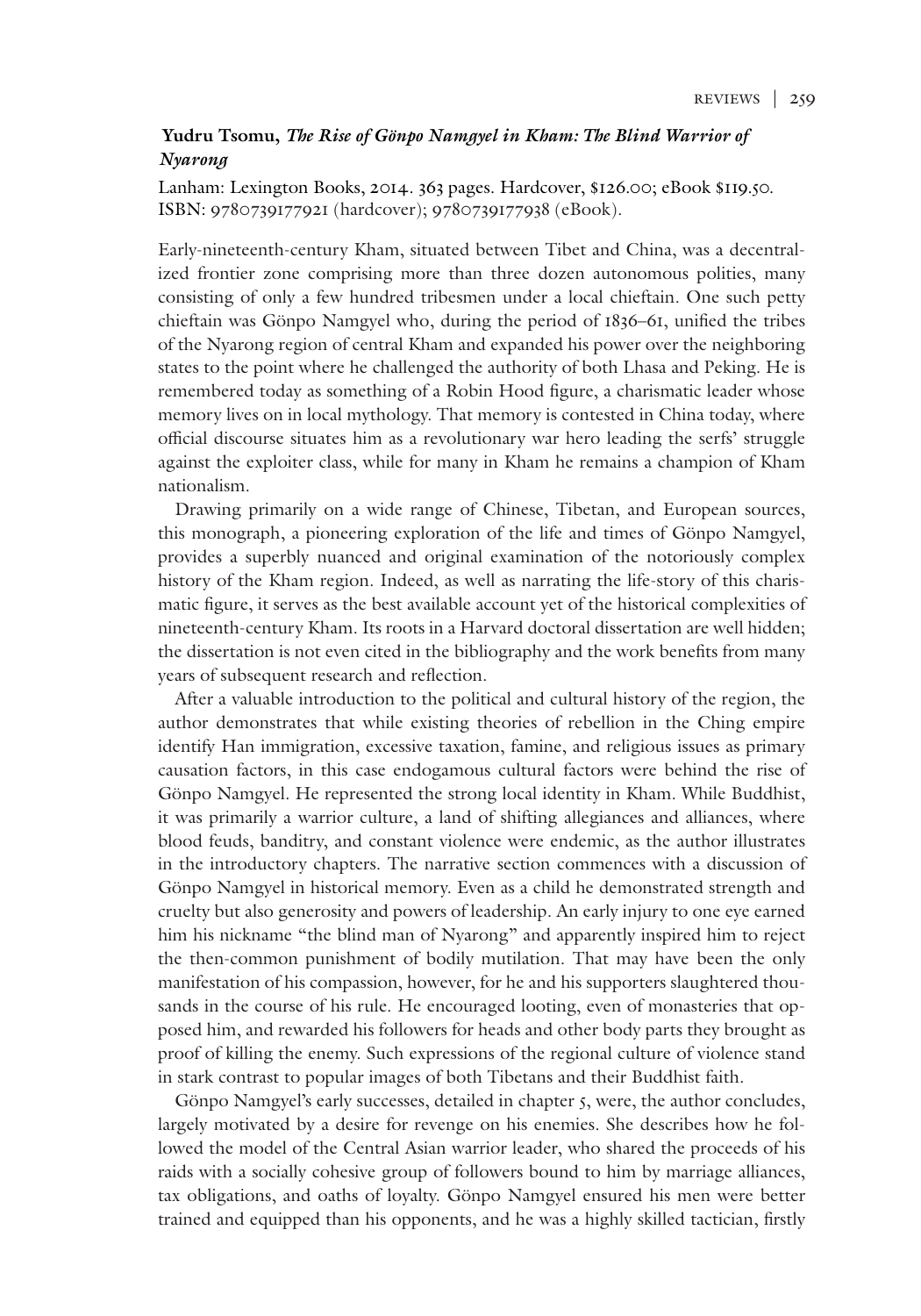attacking minor chiefs in a region and slowly subverting the power of stronger leaders before attacking them. Under his leadership, the small principality of Nyarong became an essentially predatory polity that filled the power vacuum on the frontier in a period when both China and Tibet were weakened by endemic internal fractures and external threats.

By 1862, as chapter 6 describes, Gönpo Namgyel's conquests had given him control over the main trade route between China and Tibet, threatening not only the supply of Tibet's staple beverage, tea, but also China's position in Tibet. Chinese officials were unable to reach Lhasa, and their garrison there could receive neither pay nor provisions. As the author demonstrates in chapter 7, that means that the Nyarong strongman could no longer be ignored by his powerful neighbors, and with defeated Kham chieftains appealing to both Lhasa and Peking for assistance, Lhasa, with Chinese support and probably manpower, dispatched troops to eliminate the problem. Ultimately Gönpo Namgyel's cruelties meant that he lacked popular support in the regions he had conquered. Local officials who had fled to Lhasa guided the Tibetan troops into Kham, where they eventually cornered Gönpo Namgyel in his palace and it was set on fire. That his body was never found only enhanced his legend, with oral sources claiming he escaped with family and died later.

As the concluding chapters demonstrate, Gönpo Namgyel largely escapes classification within the contemporary Tibet-China issue. He was ultimately a standard-bearer for neither power. He defeated Chinese forces on a number of occasions and executed Qing office bearers. He was thus, in their eyes, in rebellion. But he also accepted a Chinese title and his aggression was more frequently directed at Lhasa's authority and even ideology. It is well known that Chinese used the *tusi* (indigenous leader) institution, "using barbarians to rule barbarians," as a means of indirect rule over peripheral territory that was not economically or strategically significant. But as Gönpo Namgyel's case demonstrates, the granting of a Chinese title was usually recognition of established power rather than an aid to gaining power. Seen by the Chinese as submission to their authority, such titles were, in the eyes of the receiver, recognition only of a relationship, one that did not guarantee loyalty. Only through the study of local sources such as those used by the author can such evidence emerge to challenge the idea of the Qing as a multiethnic empire led by the Manchu court, the picture that emerges from studies relying on Qing sources.

Ironically, the ultimate effect of Gönpo Namgyel's rise was to bring Kham under the authority of Lhasa, which, under a Qing directive, appointed a High Commissioner to rule over the restive region in 1866 (224). Although there were numerous subsequent revolts against Lhasa's misrule, its influence expanded over the region from this time. This assertion of authority was not, however, to China's long-term advantage, and the final chapter describes how China overcame Lhasa's power in the late Qing and Republican period.

Ultimately the author identifies Gönpo Namgyel not as a Kham nationalist or a class hero but as a charismatic bandit and "a born warrior" (xxii). In a nuanced discussion she demonstrates that he was in many ways a typical nomadic leader, one who acted in accord with Kham tribal norms rather than in pursuit of a wider vision or political cause. To outsiders a ruthless murdering thug, his shifting images point, she concludes, to a general need for cultural and class heroes whose history is malleable enough to associate with different tendencies. Despite controversy over his willingness